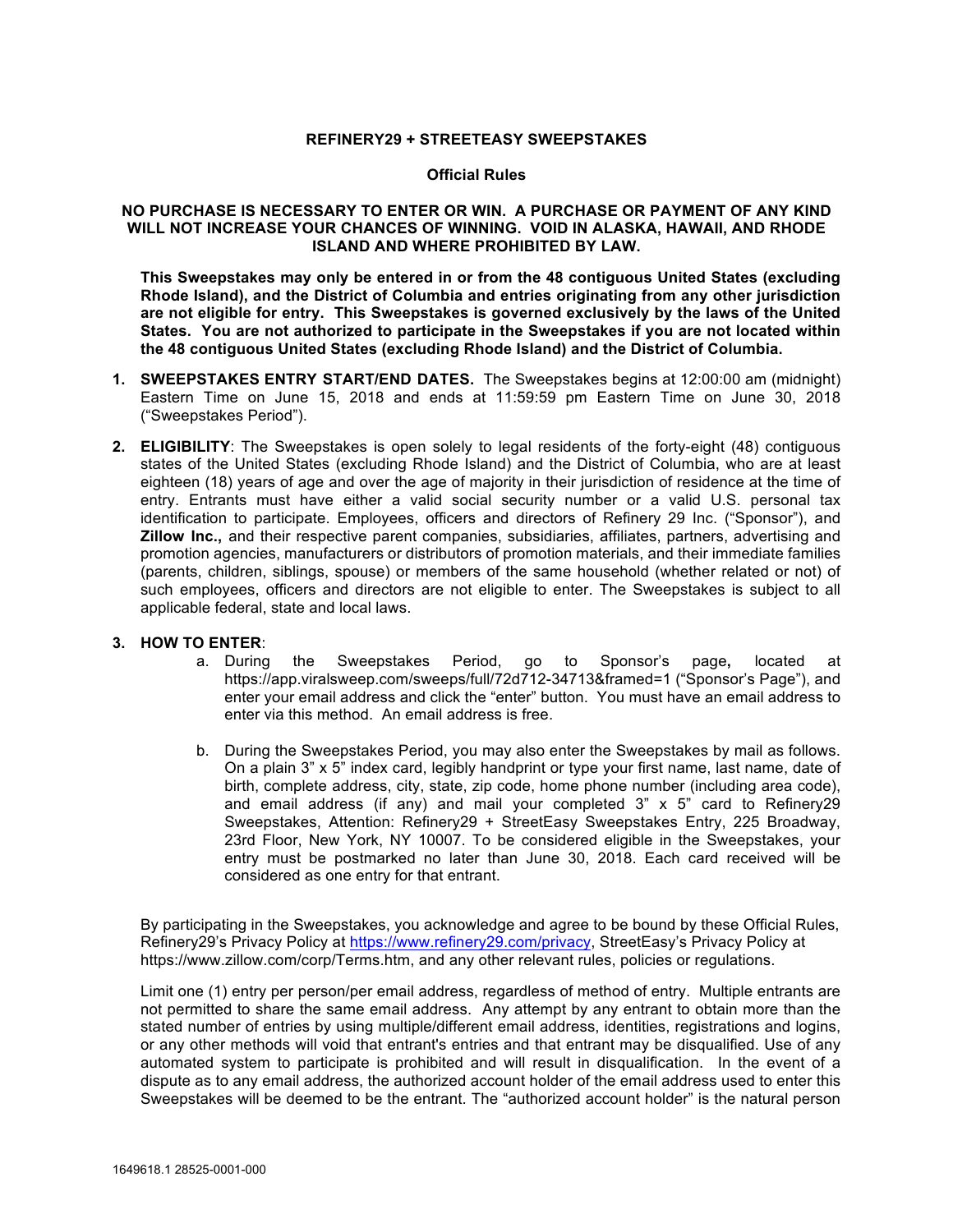assigned an email address by an Internet access provider, online service provider or other organization responsible for assigning email addresses for the domain associated with the submitted address. The potential winner may be required to show proof of being the authorized account holder.

If you choose to enter using your mobile phone, standard data fees may apply. You should consult your wireless service provider's pricing plan for details. You agree to incur any and all charges demanded by their wireless carrier. You should also check your device's features for capabilities and check the device manual for specific use instructions.

Entries will not be acknowledged or returned. Only fully completed entries are eligible. Proof of submission will not be deemed to be proof of receipt by Sponsor.

**4. REQUIREMENTS OF ENTRIES**: By entering the Sweepstakes, each entrant warrants and represents that: (a) entrant's entry does not contain any material or elements that are not owned by the entrant, or which are subject to the rights of third parties; (b) entrant's entry is not a duplicate of any other submitted entries; (c) entrant's entry will not violate any law, rule or regulation or infringe on any rights of any third parties; and (d), the entry complies with the Refinery29's Terms of Use (located at http://www.refinery29.com/terms-and-conditions) and StreetEasy's Terms of Use (located at https://www.zillow.com/corp/Terms.htm). By submitting an entry, entrant agrees that Sponsor, in its sole discretion, may remove any entry and disqualify an entrant from the Sweepstakes if it believes, in its sole discretion, which the entrant's entry fails to conform to the foregoing or these Official Rules.

By entering the Sweepstakes, entrant agrees that Sponsor's decisions are final and binding in all matters relating to this Sweepstakes, including, but not limited to, interpretation and application of these Official Rules. By entering the Sweepstakes, entrants fully and unconditionally agree to be bound by these Official Rules and the decisions of Sponsor, which will be final and binding in all matters relating to the Sweepstakes.

By submitting an entry, entrant hereby grants permission for the entry to be posted on www.refinery29.com and other websites, applications, or social media platforms (including those of Sponsor). Entrant agrees that Released Parties (as defined below) are not responsible for any unauthorized use of entries by third parties. Released Parties do not guarantee the posting of any entry.

- **5. PRIZE SELECTION/ODDS:** The winning entry for the prize will be chosen in a random drawing from all eligible entries during the Sweepstakes Period on or about July 9, 2018. Odds of winning depend on the number of eligible entries received for the drawing. Subject to verification of eligibility and compliance with these Official Rules, the winning entry chosen as determined by the Sponsor, will be deemed the potential prize winner.
- **6. WINNER NOTIFICATION**: On or about July 9, 2018, the potential Sweepstakes winner will be notified. If an email address has been provided by a potential winner, that potential winner will be notified via email at the email address provided by potential winner. If no email address has been provided by a potential winner, that potential winner will be notified by telephone at the telephone number provided by such potential winner in her mail-in entry. A potential winner must respond to Sponsor's notification within five (5) business days after the date of notification. A potential winner's failure to respond to the prize notification within the specified five (5) business days will be considered such potential winner's forfeiture of the prize and an alternate winner may be selected from the pool of eligible entries. If an entrant is found to be ineligible, an alternate winner may also be selected from the pool of eligible entries. After initial contact has been made, subsequent communication may take place via e-mail or telephone. A potential winner may be required to sign and return, where legal, an Affidavit/Declaration of Eligibility, Liability/Publicity Release and/or rights transfer document within seven (7) calendar days of receipt. If such document is not returned within the specified time period, a prize or prize notification is returned as undeliverable, or a potential winner is not in compliance with these Official Rules, that potential winner's prize will be forfeited and an alternate winner will be selected. Upon prize forfeiture,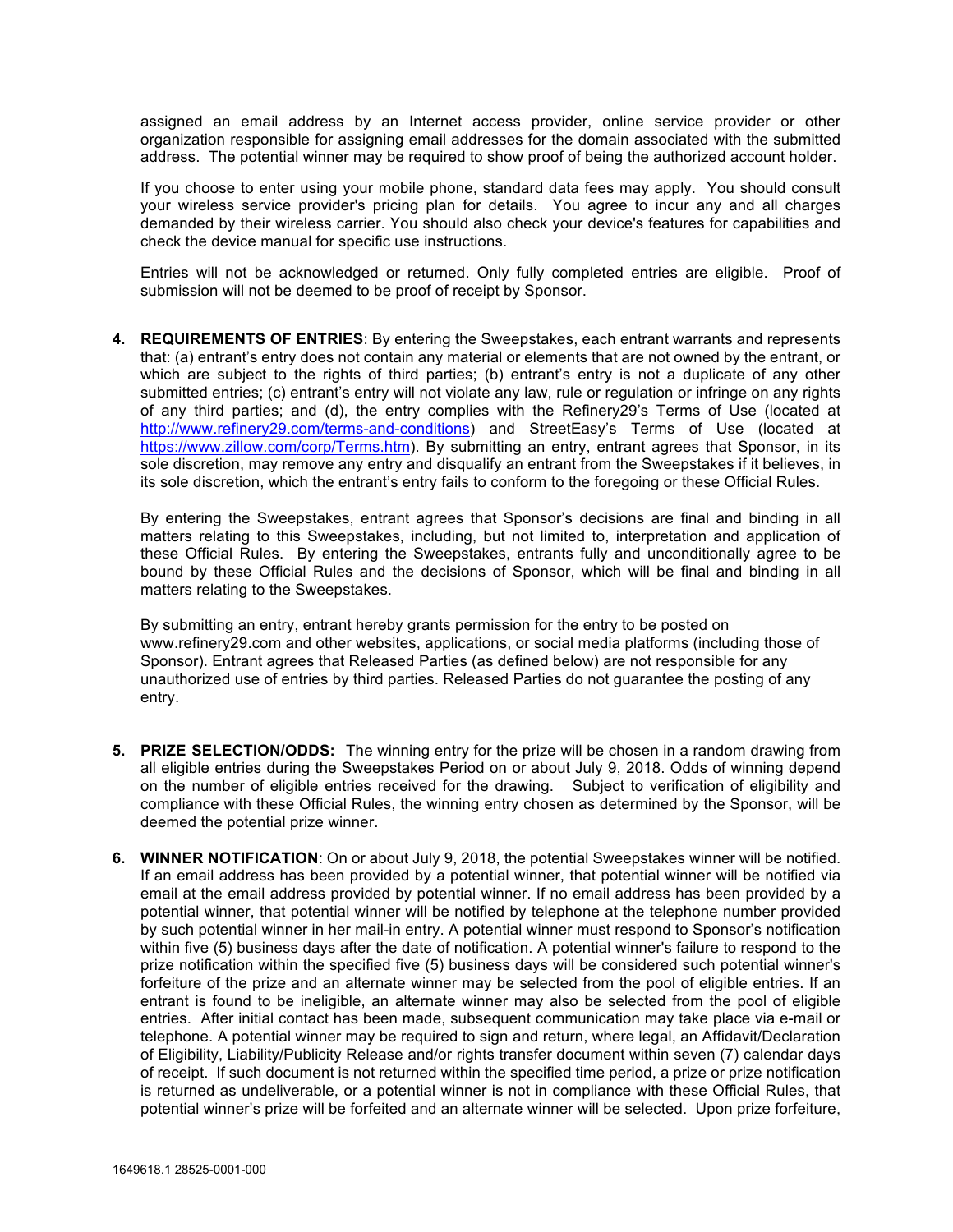no compensation will be given. In the event of a dispute as to the identity of any potential winner, Sponsor reserves the right in its sole discretion to select another winner and the unidentifiable potential winner will forfeit all rights to a prize.

**7. PRIZE(S):** One (1) winner will receive the following prize (the "Prize"): one (1) \$5,000 American Express gift card (Approximate Retail Value ("ARV"): \$5,000.00).

Prize is subject to applicable terms and conditions. Gift card terms and conditions apply.

The approximate retail value of the Prize is \$5,000.00. The Prize is non-transferable. No substitutions or cash redemptions. In the case of unavailability of the Prize, Sponsor reserves the right to substitute the Prize with a prize of equal or greater value. All unspecified expenses are the responsibility of winner. Limit one (1) prize per person or household.

The prize is awarded "as is" with no warranty or guarantee, either express or implied. The winner is responsible for all applicable federal, state and local taxes, if any, as well as any other costs and expenses associated with prize acceptance and use not specified herein as being provided. Where applicable, taxes may be withheld by Sponsor and Sponsor shall have no obligation to adjust the prize or otherwise compensate the winner for any taxes withheld. The winner agrees to furnish Sponsor with and/or execute any additional document requested by Sponsor in connection with the awarding of the prize.

- **8. GENERAL CONDITIONS**: By participating, each entrant agrees: (a) to abide by these Official Rules and decisions of Sponsor, which shall be final and binding in all respects relating to this Sweepstakes; and (b) to the use of his/her name, voice, performance, photograph/video, image and/or likeness for editorial, administrative, programming, advertising, publicity and promotional purposes in any and all media, now or hereafter known, worldwide and on the Internet, and in perpetuity by Sponsor and its designees, without compensation (unless prohibited by law) or additional consents from entrant or any third party and without prior notice, approval or inspection, and to execute specific consent to such use if asked to do so. By participating, entrant also agrees not to release any publicity or other materials on their own or through someone else regarding their participation in the Sweepstakes without the prior consent of the Sponsor, which it may withhold in its sole discretion.
- **9. LIABILITY**: BY PARTICIPATING, ENTRANTS AND THE WINNER AGREE TO RELEASE AND HOLD HARMLESS SPONSOR, ZILLOW INC., AND THEIR ADVERTISING AND PROMOTIONS AGENCIES AND THEIR RESPECTIVE PARENT COMPANIES, SUBSIDIARIES, AFFILIATES, PARTNERS, REPRESENTATIVES, AGENTS, SUCCESSORS, ASSIGNS, EMPLOYEES, SHAREHOLDERS, OFFICERS AND DIRECTORS (COLLECTIVELY, "RELEASED PARTIES"), FROM ANY AND ALL LIABILITY, FOR LOSS, HARM, DAMAGE, INJURY, COST OR EXPENSE WHATSOEVER INCLUDING WITHOUT LIMITATION, PROPERTY DAMAGE, PERSONAL INJURY AND/OR DEATH WHICH MAY OCCUR IN CONNECTION WITH, PREPARATION FOR, TRAVEL TO, OR PARTICIPATION IN SWEEPSTAKES, OR POSSESSION, ACCEPTANCE AND/OR USE OR MISUSE OF PRIZE OR PARTICIPATION IN ANY SWEEPSTAKES-RELATED ACTIVITY AND FOR ANY CLAIMS BASED ON PUBLICITY RIGHTS, DEFAMATION, INVASION OF PRIVACY, COPYRIGHT INFRINGEMENT, TRADEMARK INFRINGEMENT OR ANY OTHER INTELLECTUAL PROPERTY-RELATED CAUSE OF ACTION. THE FOREGOING LIABILITIES ARE TO THE MAXIMUM EXTEND PERMITTED BY APPLICABLE LAW.
- **10. MISCELLANEOUS**: Released Parties are not responsible for lost, late, incomplete, damaged, inaccurate, illegible, stolen, delayed, misdirected, undelivered, or garbled Entries; or for lost, interrupted or unavailable network, server, Internet Service Provider (ISP), website, or other connections, availability or accessibility or miscommunications or failed computer, satellite, telephone or cable transmissions, lines, or technical failure or jumbled, scrambled, delayed, or misdirected transmissions or computer hardware or software malfunctions, failures or difficulties, or other errors or difficulties of any kind whether human, mechanical, electronic, computer, network, typographical, printing or otherwise relating to or in connection with the Sweepstakes, including, without limitation,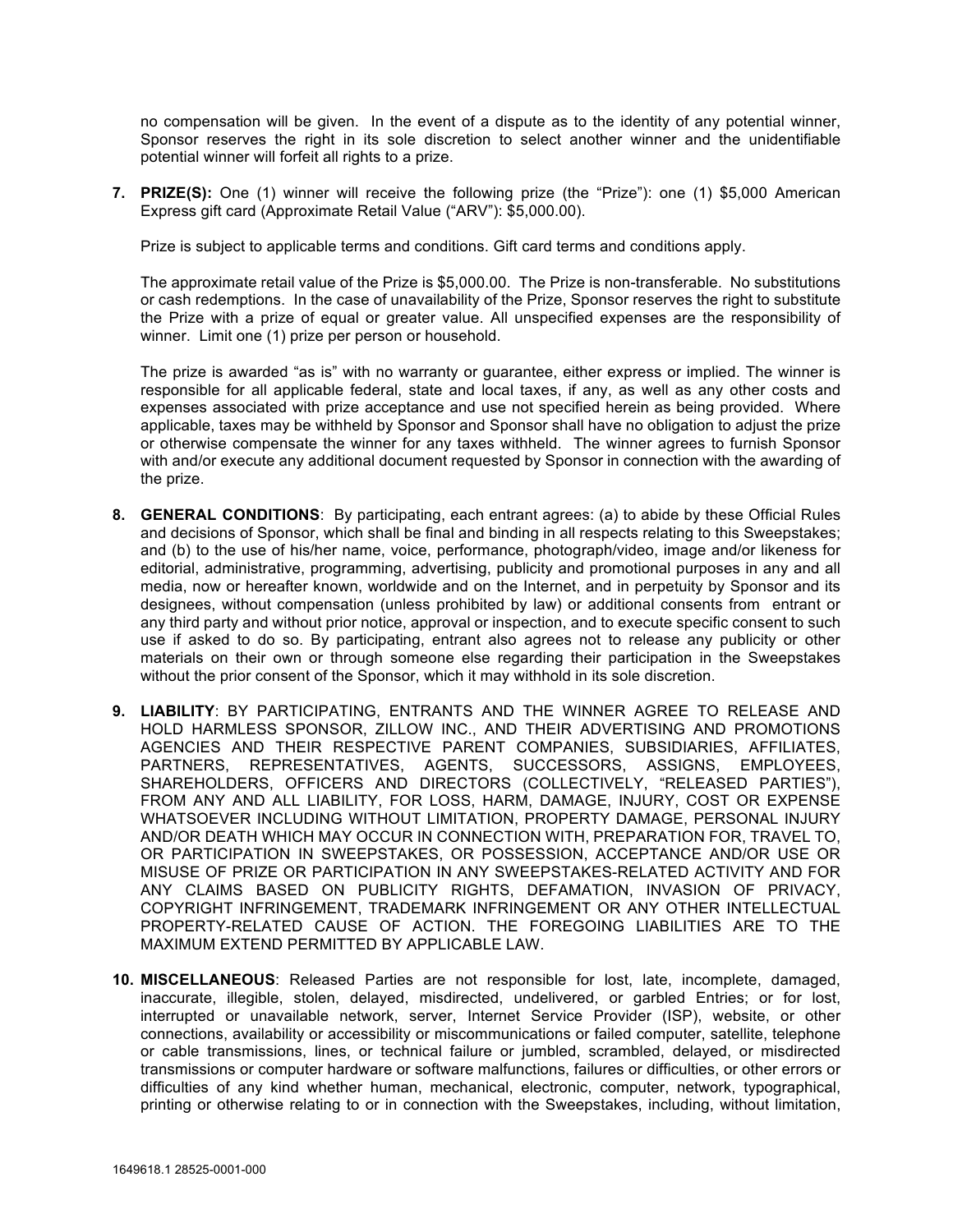errors or difficulties which may occur in connection with the administration of the Sweepstakes, the processing of entries, the drawing for the prize, the announcement of the prize, or the incorrect uploading of any Sweepstakes-related materials. Released Parties are also not responsible for any incorrect or inaccurate information, whether caused by site users, tampering, hacking, or by any equipment or programming associated with or utilized in the Sweepstakes. Released Parties are not responsible for injury or damage to any person's computer related to or resulting from participating in this Sweepstakes or downloading materials from or use of the website. Persons who tamper with or abuse any aspect of the Sweepstakes or the applications or websites of any Released Party, or who act in an unsportsmanlike or disruptive manner or who are in violation of these Official Rules, as solely determined by Sponsor, will be disqualified and all associated entries will be void. Should any portion of the Sweepstakes be, in Sponsor's sole opinion, compromised by virus, worms, bugs, non-authorized human intervention or other causes which, in the sole opinion of the Sponsor, corrupt or impair the administration, security, fairness or proper play, or submission of entries, Sponsor reserves the right at its sole discretion to suspend, modify or terminate the Sweepstakes and, if terminated, at its discretion, select the potential winner from all eligible, non-suspect entries received prior to action. Notwithstanding the foregoing, Sponsor may seek equitable relief in any court of competent jurisdiction. If any provision of these rules is held to be illegal or unenforceable, such provision shall be limited or eliminated to the minimum extent necessary so that these rules otherwise remain in full force and effect and enforceable. CAUTION: ANY ATTEMPT TO DELIBERATELY DAMAGE SPONSOR'S WEBSITES OR APPLICATIONS OR UNDERMINE THE LEGITIMATE OPERATION OF THE SWEEPSTAKES MAY BE IN VIOLATION OF CRIMINAL AND CIVIL LAWS AND SHOULD SUCH AN ATTEMPT BE MADE, SPONSOR RESERVES THE RIGHT TO SEEK DAMAGES AND OTHER REMEDIES (INCLUDING ATTORNEYS' FEES) FROM ANY SUCH INDIVIDUAL TO THE FULLEST EXTENT OF THE LAW, INCLUDING CRIMINAL PROSECUTION.

**11. ARBITRATION/GOVERNING LAW**: EXCEPT WHERE PROHIBITED BY LAW, AS A CONDITION OF PARTICIPATING IN THIS PROMOTION, ENTRANT AGREES THAT (1) ANY AND ALL DISPUTES AND CAUSES OF ACTION ARISING OUT OF OR CONNECTED WITH THIS PROMOTION, OR ANY PRIZES AWARDED, SHALL BE RESOLVED INDIVIDUALLY, WITHOUT RESORT TO ANY FORM OF CLASS ACTION, AND EXCLUSIVELY BY FINAL AND BINDING ARBITRATION UNDER THE RULES OF THE AMERICAN ARBITRATION ASSOCIATION AND HELD IN THE STATE OF NEW YORK, CITY OF NEW YORK; (2) THE FEDERAL ARBITRATION ACT SHALL GOVERN THE INTERPRETATION, ENFORCEMENT AND ALL PROCEEDINGS AT SUCH ARBITRATION; AND (3) JUDGMENT UPON SUCH ARBITRATION AWARD MAY BE ENTERED IN ANY COURT HAVING JURISDICTION. UNDER NO CIRCUMSTANCES WILL ENTRANT BE PERMITTED TO OBTAIN AWARDS FOR, AND ENTRANT HEREBY WAIVES ALL RIGHTS TO CLAIM, PUNITIVE, INCIDENTAL OR CONSEQUENTIAL DAMAGES, OR ANY OTHER DAMAGES, INCLUDING ATTORNEYS' FEES, OTHER THAN ENTRANT'S ACTUAL OUT-OF-POCKET EXPENSES (I.E., COSTS ASSOCIATED WITH PARTICIPATING IN THIS PROMOTION), AND ENTRANT FURTHER WAIVES ALL RIGHTS TO HAVE DAMAGES MULTIPLIED OR INCREASED. THE ARBITRATION SHALL BE CONDUCTED IN THE STATE OF NEW YORK, CITY OF NEW YORK.

THESE OFFICIAL RULES AND THE INTERPRETATION OF ITS TERMS SHALL BE GOVERNED BY AND CONSTRUED IN ACCORDANCE WITH THE LAWS OF THE STATE OF NEW YORK WITHOUT REGARD TO ITS CONFLICTS OF LAWS RULES. For any matters which are not subject to arbitration as set forth in these Official Rules and/or in connection with the entering of any judgment on an arbitration award in connection with these Official Rules and/or the Sweepstakes, the parties irrevocably submit and consent to the exclusive jurisdiction and venue of the state and federal courts located in or closest to the County of New York in the State of New York. The parties agree not to raise the defense of forum non conveniens.

**12. USE OF DATA.** Sponsor will be collecting personal data about entrants, in accordance with its privacy policy. Please review Sponsor's privacy policy at http://www.refinery29.com/privacy and StreetEasy's privacy policy at https://www.zillow.com/corp/Terms.htm. By participating in the Sweepstakes, entrants hereby agree to Sponsor's collection and usage of their personal information and acknowledge that they have read and accepted Sponsor's privacy policy.